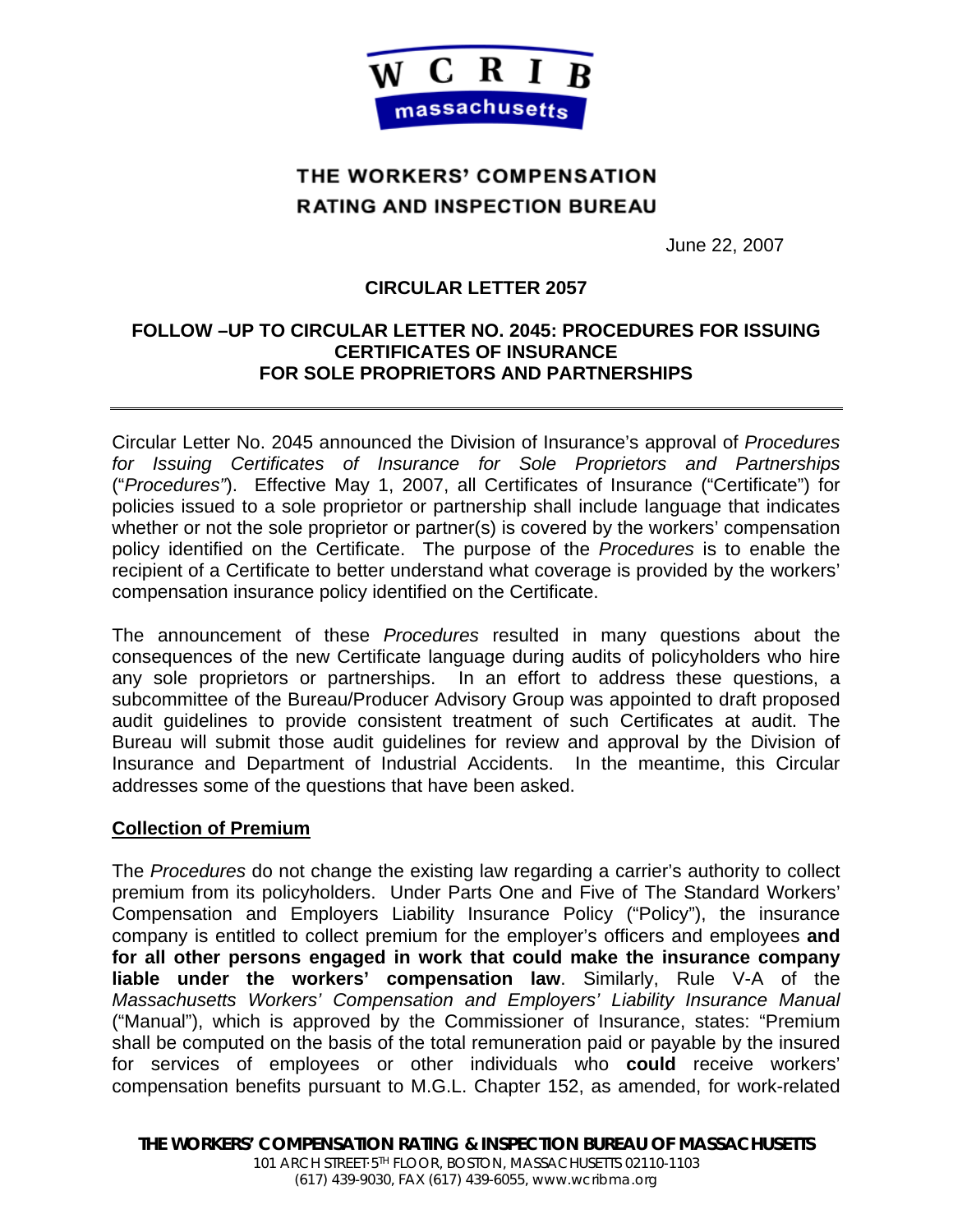injuries as provided for by the policy" (Emphasis added). Under the provisions of M.G.L. c. 152, section 18, an insurance company may become liable for the payment of workers' compensation benefits to other persons (i.e. other than employees) hired by its policyholder.<sup>1</sup> Under Rule IX of the Manual a policyholder is required to furnish satisfactory evidence to his insurance company that his sub-contractors or independent contractors have workers' compensation insurance in force covering the work performed for the insured employer.

Manual Rule IX refers to an insurance company's collection of premium for uninsured sub-contractors or uninsured independent contractors with employees. An insurance company may also be required to pay benefits to an uninsured sub-contractor or independent contractor with no employees because the Department of Industrial Accidents or a court could find that an alleged independent contractor is actually an employee of the policyholder. In Massachusetts, it is presumed that any person performing services for another is an employee unless the employer can meet the following three part test set forth in M.G.L. c. 149, section 148B.

- 1. The individual is free from control and direction in connection with the performance of the service, both under his contract for the performance of service and in fact; and
- 2. The service is performed outside the usual course of business of the employer; and
- 3. The individual is customarily engaged in an independently established trade, occupation, profession or business of the same nature as that involved in the service performed.

The employer's failure to demonstrate any one of the above criteria will suffice to establish that the services in question constitute employment.

# **Coverage Election for Sole Proprietors and Partners**

1

The *Procedures* do not change the existing law regarding coverage requirements for sole proprietors or partners. There is no state law requiring a sole proprietor or partner(s) of a partnership to purchase workers' compensation insurance to cover themselves.<sup>2</sup> As indicated above, however, if an "uninsured" sole proprietor or partner

<sup>&</sup>lt;sup>1</sup> Section 18, in pertinent part, states: If an insured person enters into a contract, written or oral, *with an independent contractor to do such person's work, or if such a contractor enters into a contract with a sub-contractor to do all or any part of the work comprised in such contract with the insured , and the insurer would, if such work were executed by employees immediately employed by the insured, be liable to pay compensation under this chapter to those employees, the insurer shall pay to such employees any compensation which would be payable to them under this chapter if the independent or sub-contractors were insured persons…..This section shall not apply to any contract of an independent or sub-contractor which is merely ancillary and incidental to, and is no part of or process in, the trade or business carried on by the insured , nor to any case where the injury occurred elsewhere than on, in or about the premises on which the contractor has undertaken to execute the work for the insured or which are under the control or management of the insured. The word "premises" as used in this section, shall include the public highways if the contract requires or necessitates the use of the public highways*. (emphasis added)

*<sup>2</sup> If a sole proprietor or a partner wants to be covered as an employee under a workers' compensation*  policy, he/she needs to elect such coverage in accordance with M.G.L. c. 152 sec. 1(4) and the